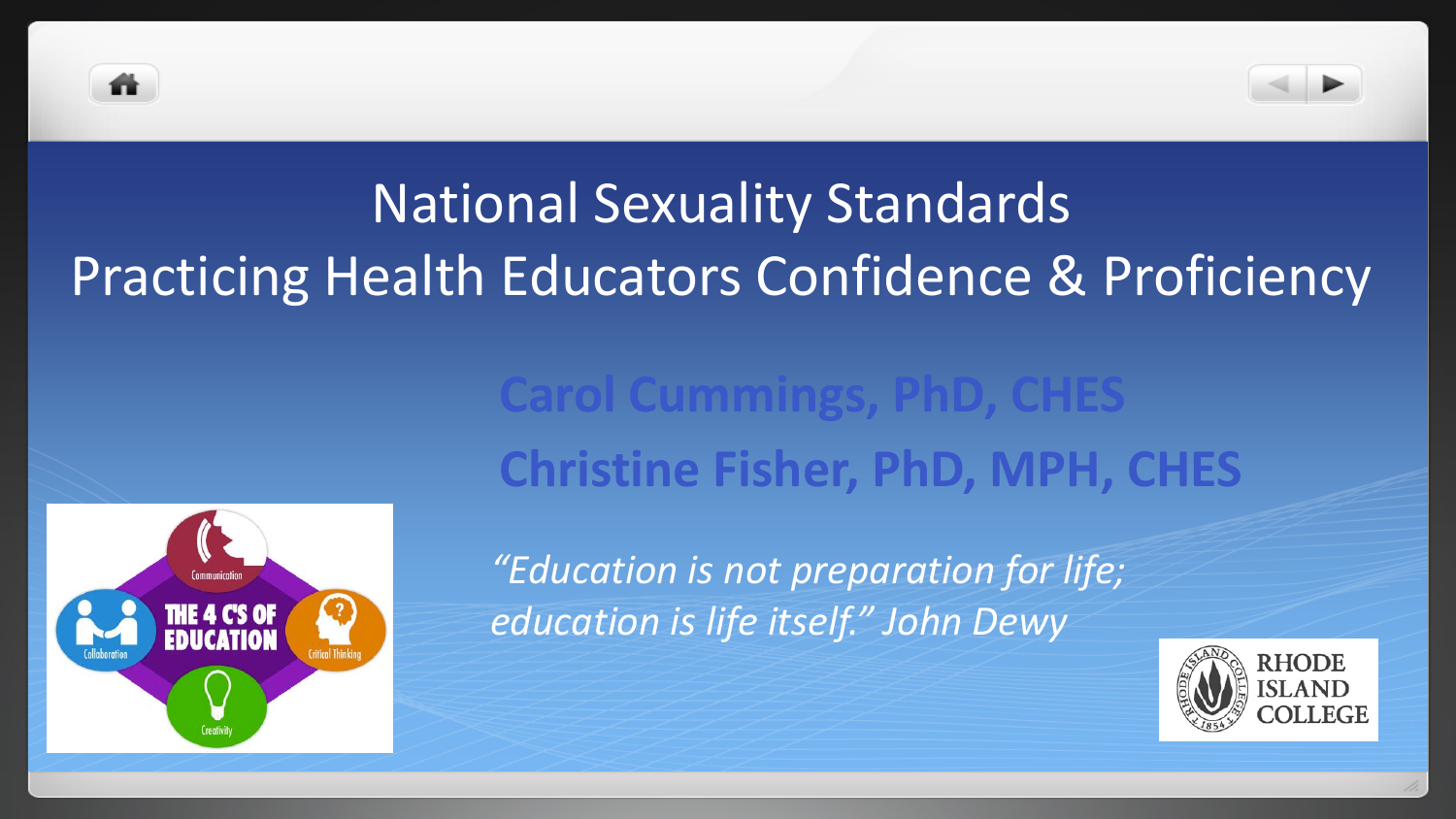



### Ask the Audience…

School Health Education

Build Functional Knowledge & **Skills** 

Support Healthy Behaviors: Health Literacy

- Why might sexual health education be a challenge for educators to teach?
	- What should effective sexuality education teachers know and do?
	- How competent are educators with best practices, and planning and aligning sexual health education lessons with standards.
	- Which standards should be used when planning lessons?
- What have you experienced and/or observed regarding teaching this subject?
	- Factors affecting teaching K-12 sexual health education in your local communities and schools.
	- What have you heard or observed from students or the community that suggest a need for sexual health education?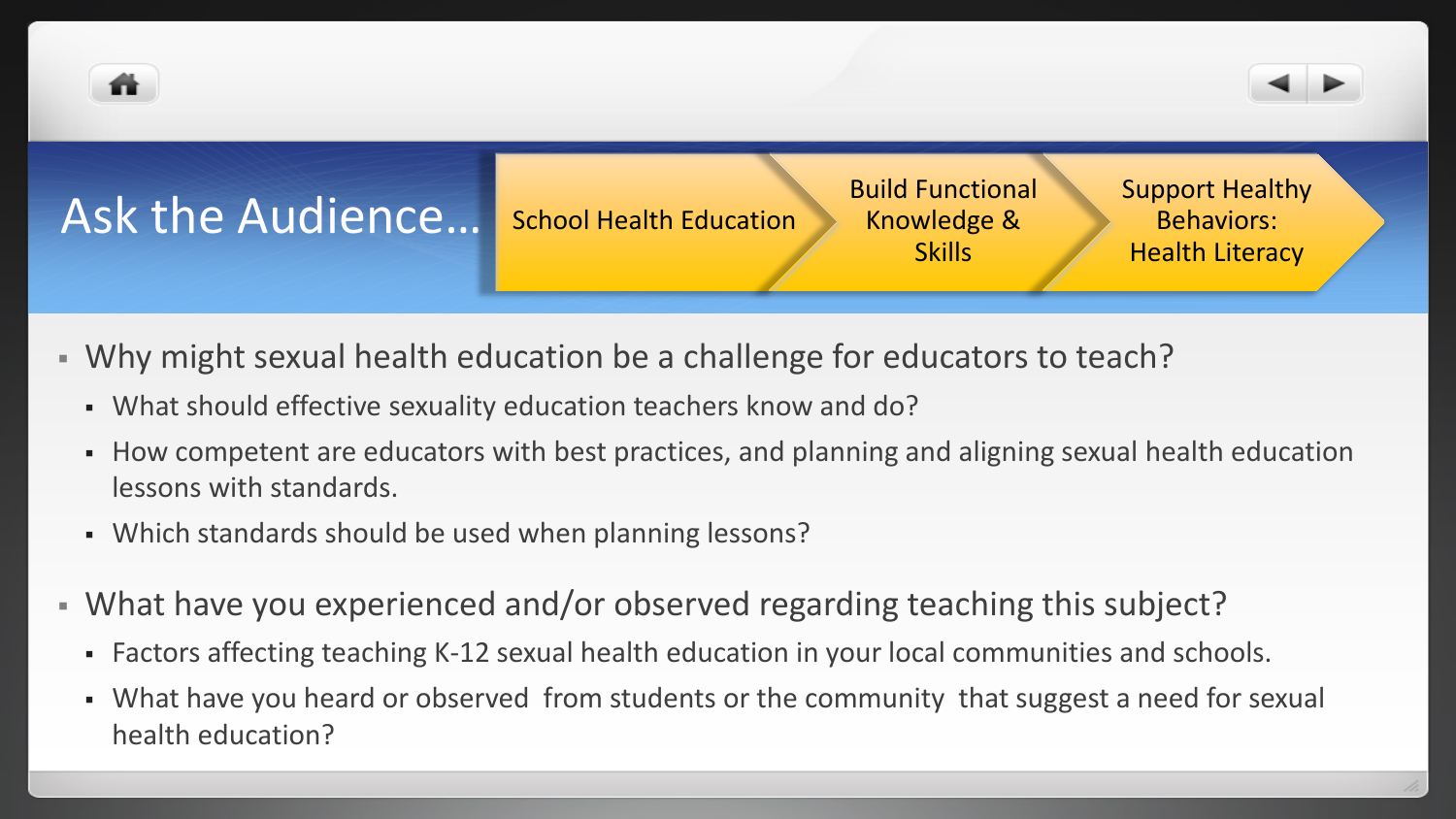



# What do we know? Sexual Health Education Program Effectiveness



(SIECUS, 2009; FoSE,n.d; Aford et al, 2008; Chin et al, 2012; Kirby et al, 2007;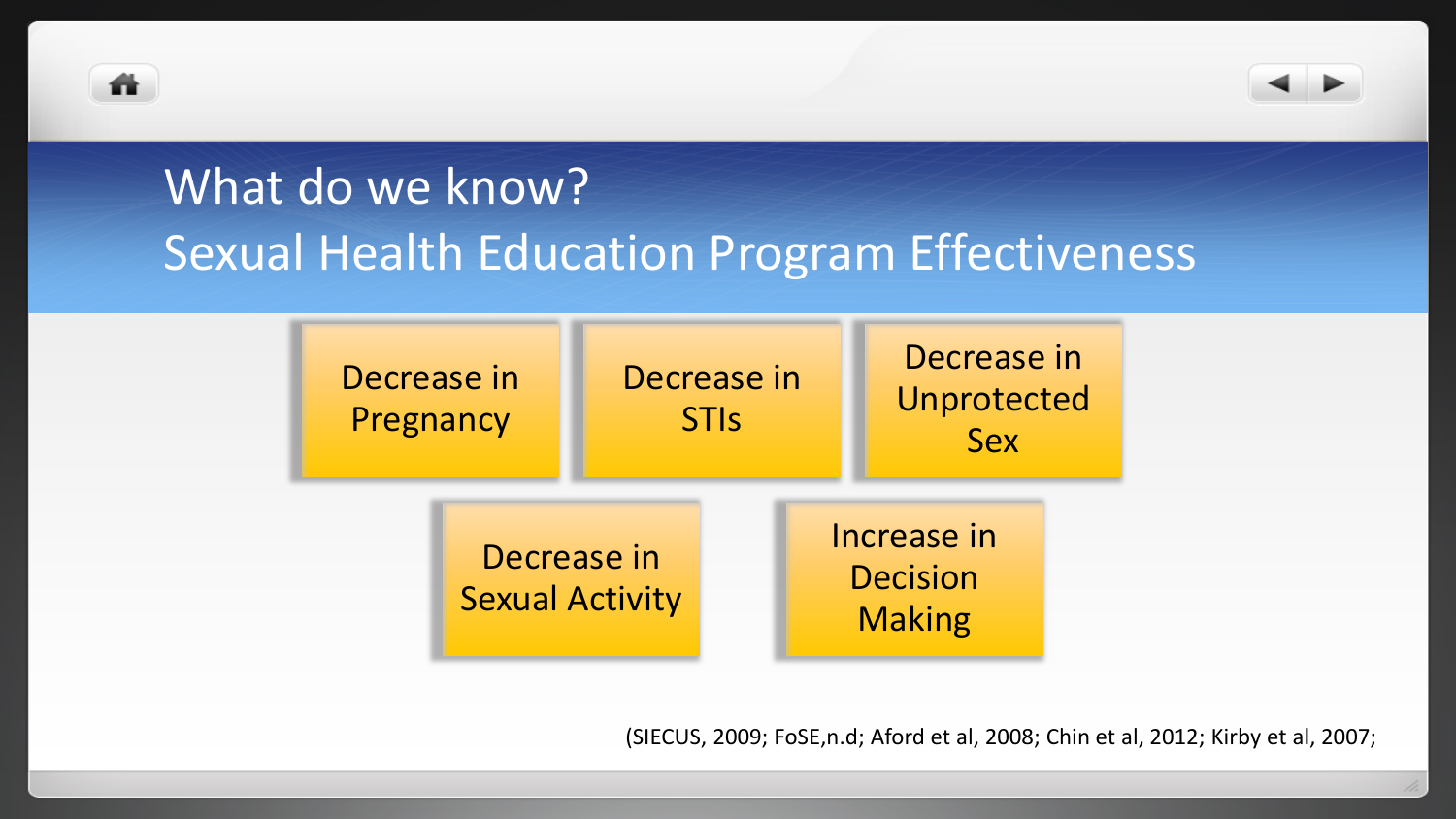



## National Teacher Preparation Standards for Sexuality Education National Sexuality Education Standards

Teacher **Standards**  • 7 Areas of Proficiency: Professionalism; Diversity & Equity; Content Knowledge; Ethics; Planning; Implementation; & Assessment

Student **Standards**  • Essential minimum core content and skills; Evidence based appropriate learning; Support healthy sexual development

### 21st Century Skilled Teacher

21<sup>st</sup> Century Teacher Education:

#### **What a successful teacher should know and do:**

- 1. understand how all students learn;
- 2. comprehend national, state and district curriculum content, standards and goals;
- 3. implement teaching skills using best practices (based on instructional theories and content.) (Darling-Hammond, 2006)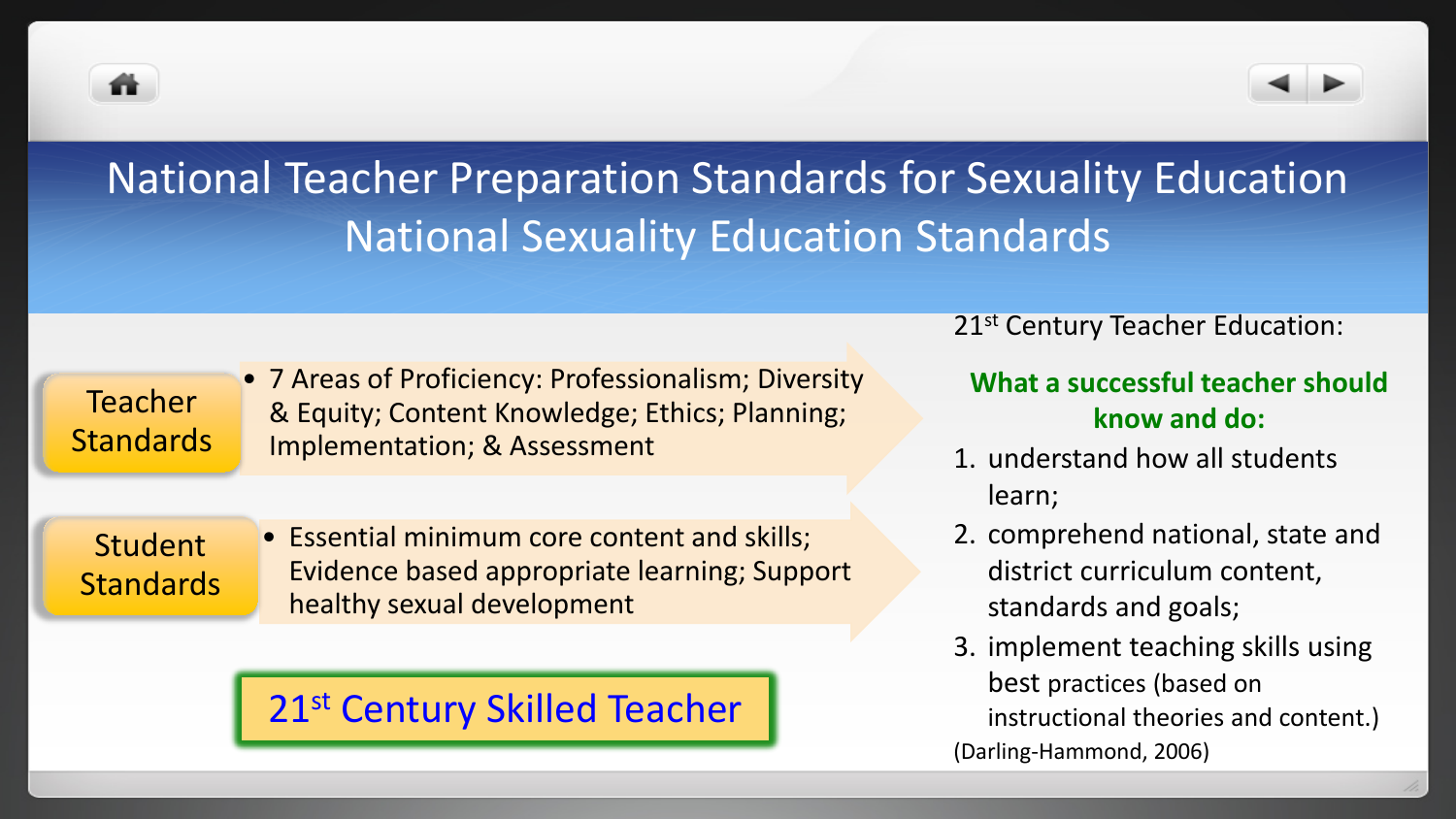



What can we learn from this information?

42% middle school & 60% high school taught all 11 sexual health topics.

34% received professional development on assessment/evaluation 19% reported receiving professional development on this topic

18% received professional development on teaching essential skills

Secondary teachers reported a need for: professional development in: HIV prevention (74%), Human sexuality (77%), pregnancy prevention (67%); STI prevention (71%).

(CDC, 2014)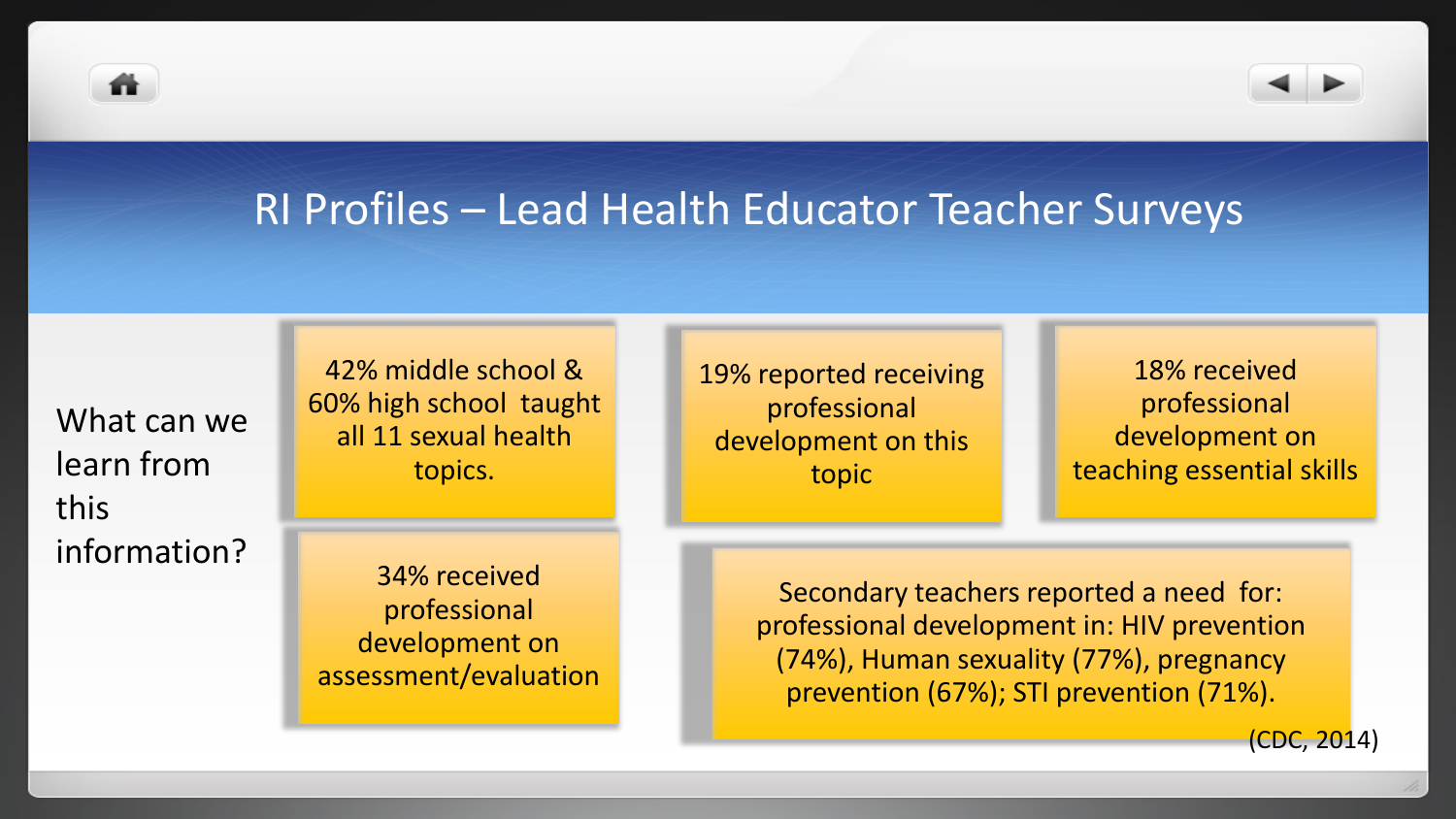



# Research Focus: National Sexuality Standards: Practicing Health Educators Confidence & Proficiency

- **Design**: A cross-sectional survey (Survey Monkey) emailed to teacher's work email addresses.
- **Target Audience**: RI public school health educators.
- **Data Analysis**: Responses were collected via Survey Monkey, then exported into SPSS.

### **NSES Topics Taught: Taught (%)**

| <b>Personal Safety</b>            | 84% |
|-----------------------------------|-----|
| <b>Healthy Relationships</b>      | 81% |
| <b>Puberty and Development</b>    | 78% |
| <b>Anatomy and Physiology</b>     | 73% |
| STI/HIV                           | 62% |
| <b>Pregnancy and Reproduction</b> | 60% |
| Identity                          | 41% |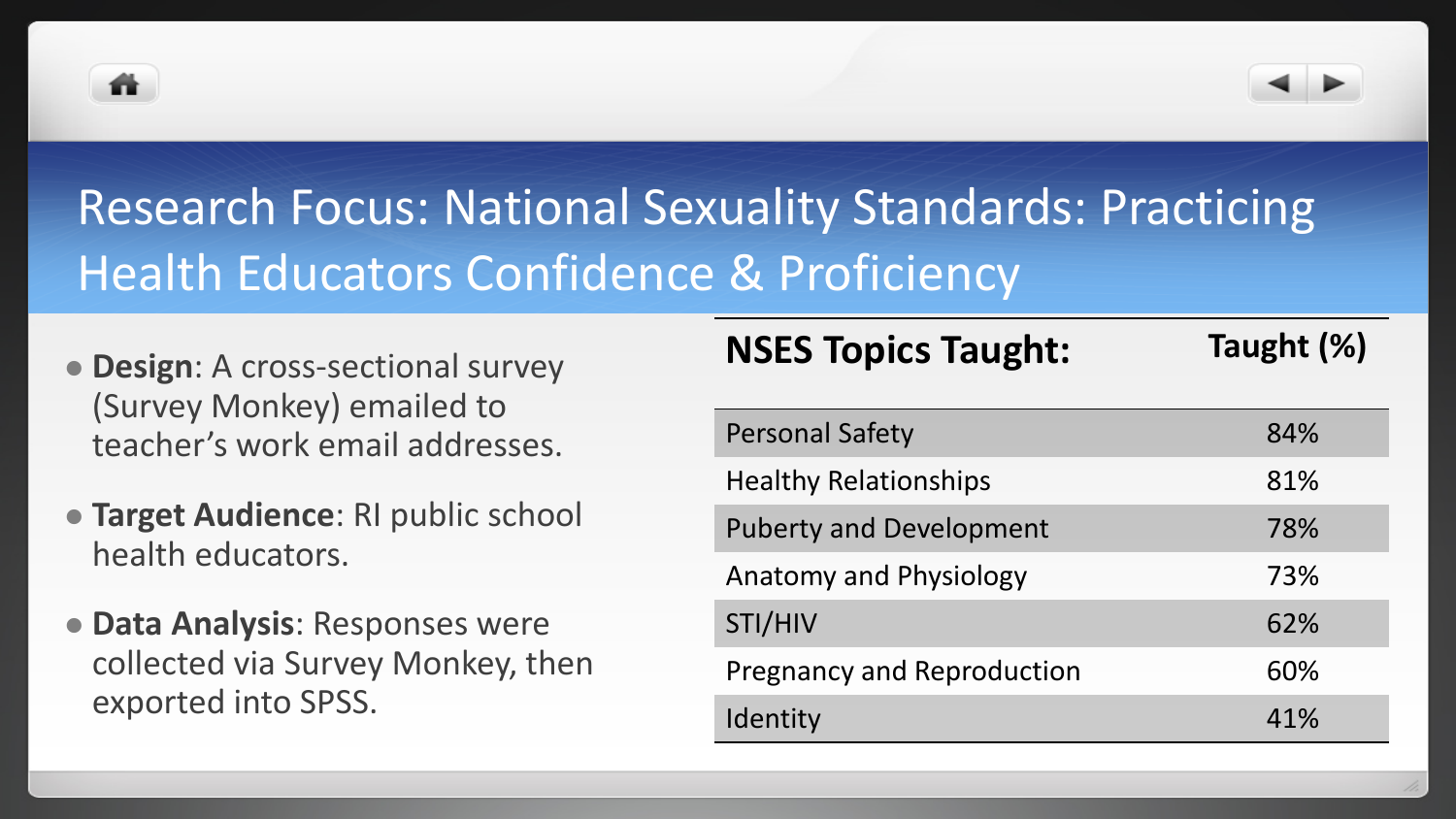



# Reported confidence in ability to teach sexuality education topics effectively

| <b>Sexuality Education</b>        | <b>Confidence</b> | <b>Chi-Square</b> |
|-----------------------------------|-------------------|-------------------|
| <b>Topics:</b>                    | N(%)              |                   |
| <b>Personal Safety</b>            | 107 (73%)         | .880              |
| <b>Healthy Relationships</b>      | 103 (70%)         | 1.16              |
| <b>Puberty and Development</b>    | 99 (67%)          | 3.39              |
| <b>Anatomy and Physiology</b>     | 97 (66%)          | $4.40*$           |
| <b>Pregnancy and Reproduction</b> | 90 (61%)          | $9.28**$          |
| STI & HIV                         | 85 (58%           | $6.18*$           |
| Identity                          | 53 (36%)          | 1.47              |

What can we learn from these results?

Do you think these results apply to all sexuality education teachers?

Based on these results, what questions do we need to ask?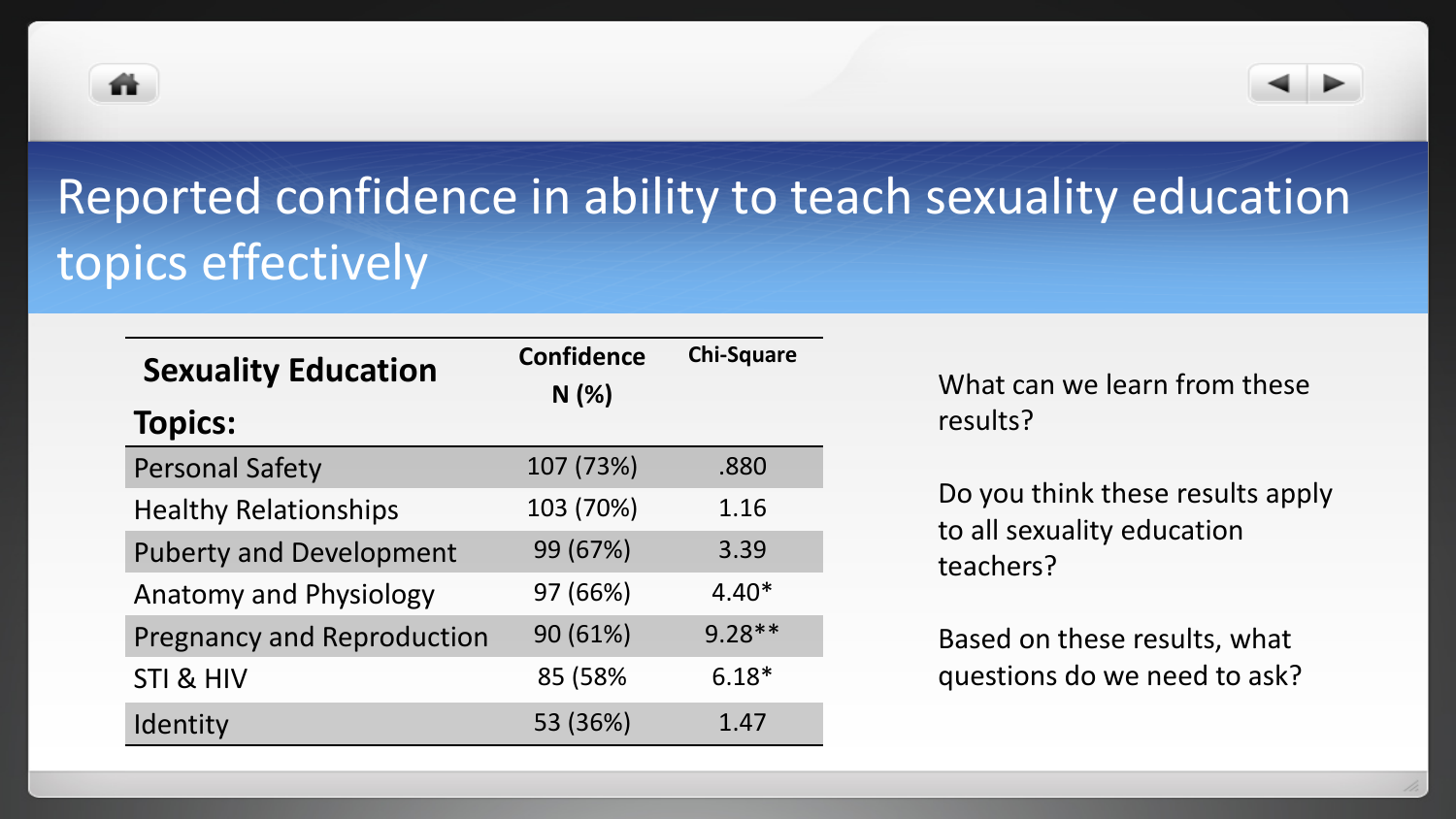



### Reported Confidence in Ability to Plan and Implement Sexuality Education Aligned with Rhode Island Comprehensive Health Instructional Outcomes *(National Health Ed. Standards)*

| <b>RI Health Education Standards:</b>                                                     | <b>Very Confident</b><br>N(%) | <b>Chi-Square</b> |
|-------------------------------------------------------------------------------------------|-------------------------------|-------------------|
| Students demonstrate the ability to use goal-setting and decision making skills to        | 83 (57%)                      | 3.20              |
| enhance health.                                                                           |                               |                   |
| Students demonstrate the ability to <b>practice</b> health-enhancing behaviors and reduce | 80 (54%)                      | 3.01              |
| health risks.                                                                             |                               |                   |
| Students demonstrate the ability to access valid health information and health            | 76 (51%)                      | 5.87*             |
| promoting products and services.                                                          |                               |                   |
| Students analyze the influence of culture, media, technology, and other factors on        | 75 (51%)                      | $9.44*$           |
| health.                                                                                   |                               |                   |
| Students demonstrate the ability to use interpersonal communication skills to enhance     | 72 (49%)                      | $7.10*$           |
| health.                                                                                   |                               |                   |
| Students demonstrate the ability to <b>advocate</b> for personal, family, community and   | 71 (48%)                      | $7.56*$           |
| environmental health.                                                                     |                               |                   |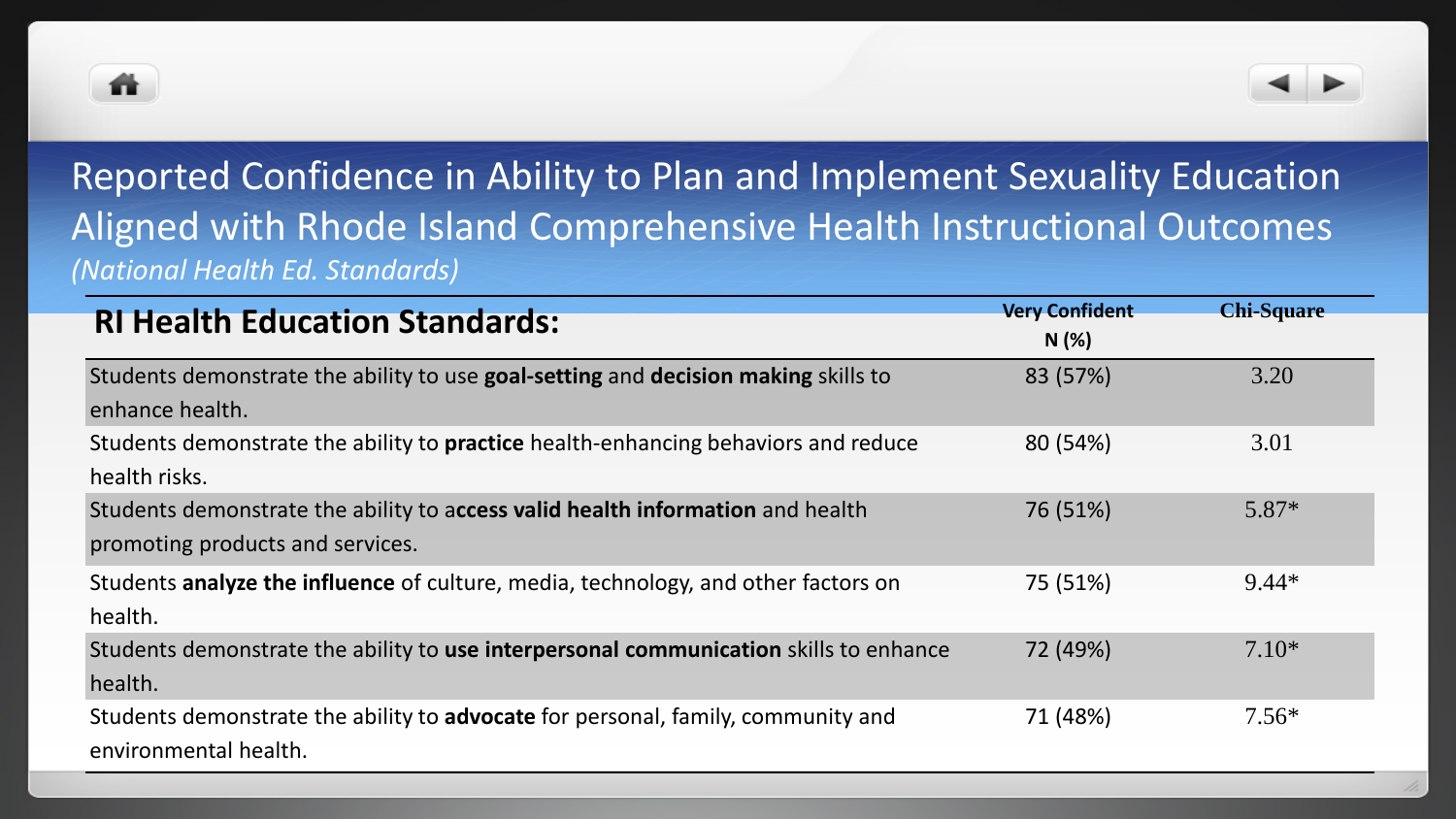



## Reported Proficiency with National Teacher Preparation Standards for Sexuality Education

| <b>National Teacher Preparation Standards for Sexuality Education</b>                                 | <b>Proficient N</b> | <b>Chi-Square</b> |
|-------------------------------------------------------------------------------------------------------|---------------------|-------------------|
|                                                                                                       | (%)                 |                   |
| Show respect for individual, family and cultural characteristics and experiences that may influence   | 110 (77%)           | $21.92**$         |
| student learning about sexuality.                                                                     |                     |                   |
| Use a variety of effective strategies to teach sexuality education.                                   | 94 (66%)            | $6.35*$           |
| Demonstrate comfort with, commitment to and self-efficacy in teaching sexuality education             | 93 (65%)            | $13.34**$         |
| Implement effective strategies to assess student knowledge, attitudes and skills in order to improve  | 90 (63%)            | $7.85*$           |
| sexuality education instruction.                                                                      |                     |                   |
| Plan age- and developmentally-appropriate sexuality education that is aligned with standards,         | 87 (61%)            | $6.58*$           |
| policies and laws and reflects the diversity of the community.                                        |                     |                   |
| Possess accurate knowledge of the biological, emotional and social aspects of human sexuality and     | 85 (60%)            | $9.89*$           |
| the laws relating to sexuality and youth.                                                             |                     |                   |
| Make decisions based on applicable federal, state and local laws, regulations and policies as well as | 71 (50%)            | $10.38**$         |
| professional ethics.                                                                                  |                     |                   |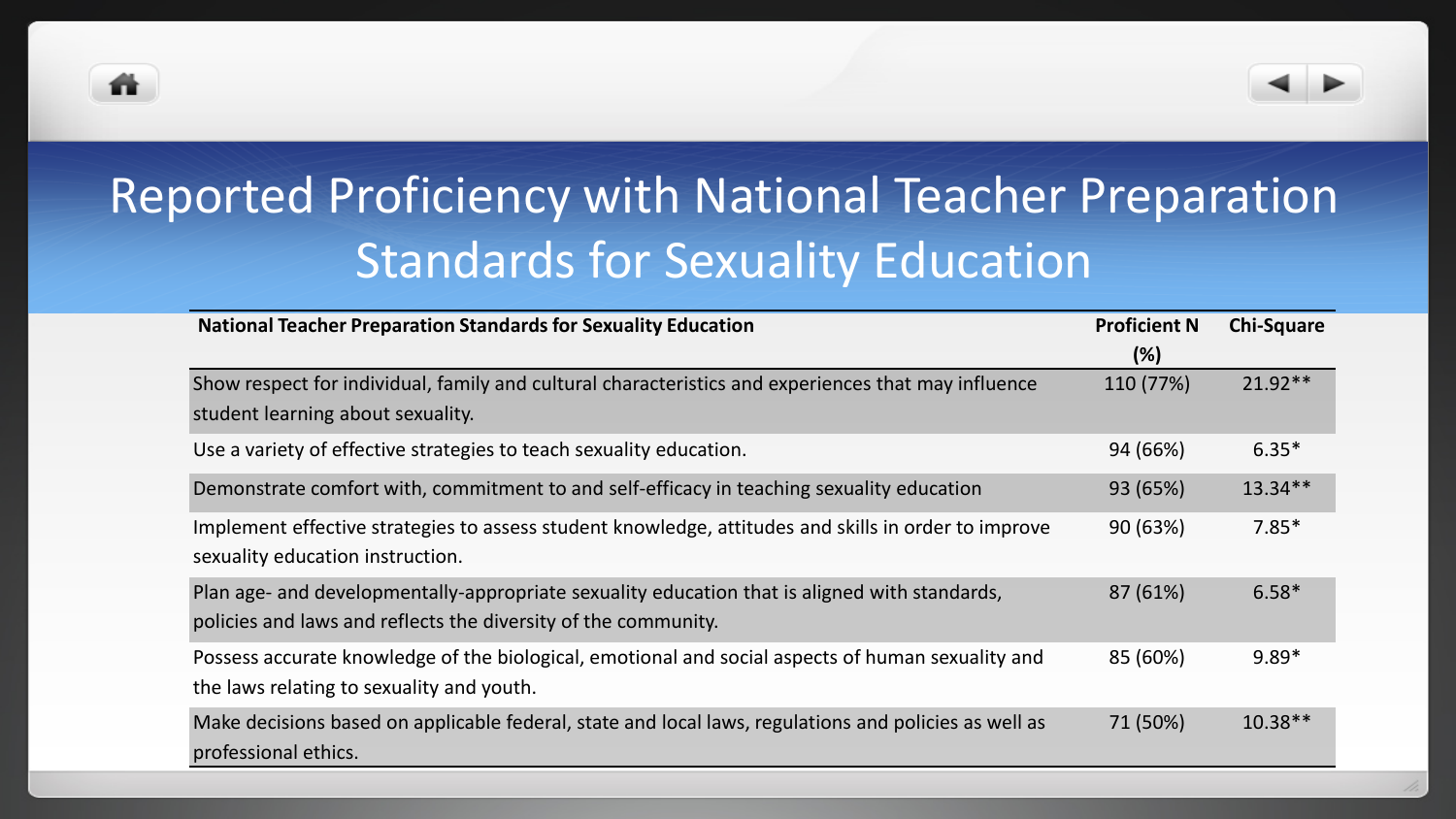



# Where teachers reported having received training regarding sexuality education…

| <b>Training Source</b>                                                                                    | N(%)     |
|-----------------------------------------------------------------------------------------------------------|----------|
| College course(s) focusing on sexuality education <b>content</b> knowledge                                | 74 (39%) |
| Professional development (workshops, conferences, etc.) focused on sexuality<br>education <b>topics</b> . | 66 (35%) |
| College course(s) focusing on sexuality education teaching methods                                        | 37 (20%) |
| I have not received any training                                                                          | 34 (18%) |
| Professional development (workshops, conferences, etc.) focused on teaching<br>sexuality education.       | 31 (16%) |
| <b>Other:</b> independent research (N=3), sought assistance from other faculty (N=4)                      | 7(4%)    |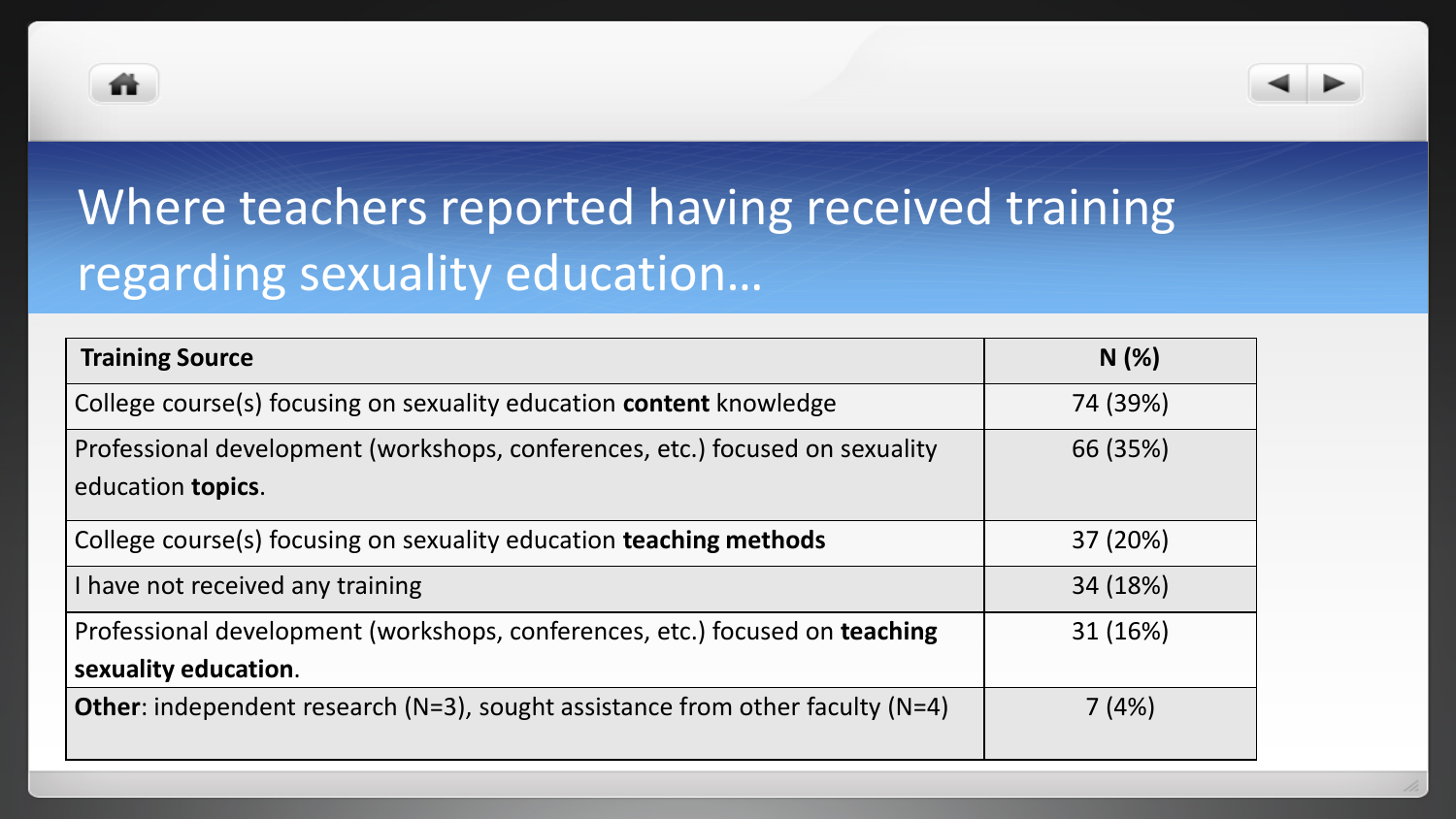m



### National Sexuality Standards:

#### Practicing Health Educators Confidence & Proficiency

| <b>Professional</b><br><b>Development (PD)</b>                                                 | N(%                                                                                                     |
|------------------------------------------------------------------------------------------------|---------------------------------------------------------------------------------------------------------|
| Interest in PD                                                                                 | 90%                                                                                                     |
| <b>Focus of Sexual</b><br><b>Health Education</b><br><b>Professional</b><br><b>Development</b> | 61% Teaching Strategies<br>61% Engaging Learners<br>46% Specific Topics and<br><b>Content Knowledge</b> |

#### **Limitations**

Modest Return Rate / 1 New England State Gender Bias / Self-Reported Responses

#### **Discussion**

Only 36% reported confidence in teaching about gender identity.

• NSES - identity addresses fundamental aspects of understanding who we are.

Less than 50% reported confidence teaching lessons where students master communication and advocacy skills (NHES)

Significant differences revealed those who took a college sexuality education course reported higher confidence/proficiency levels for several topics and standards.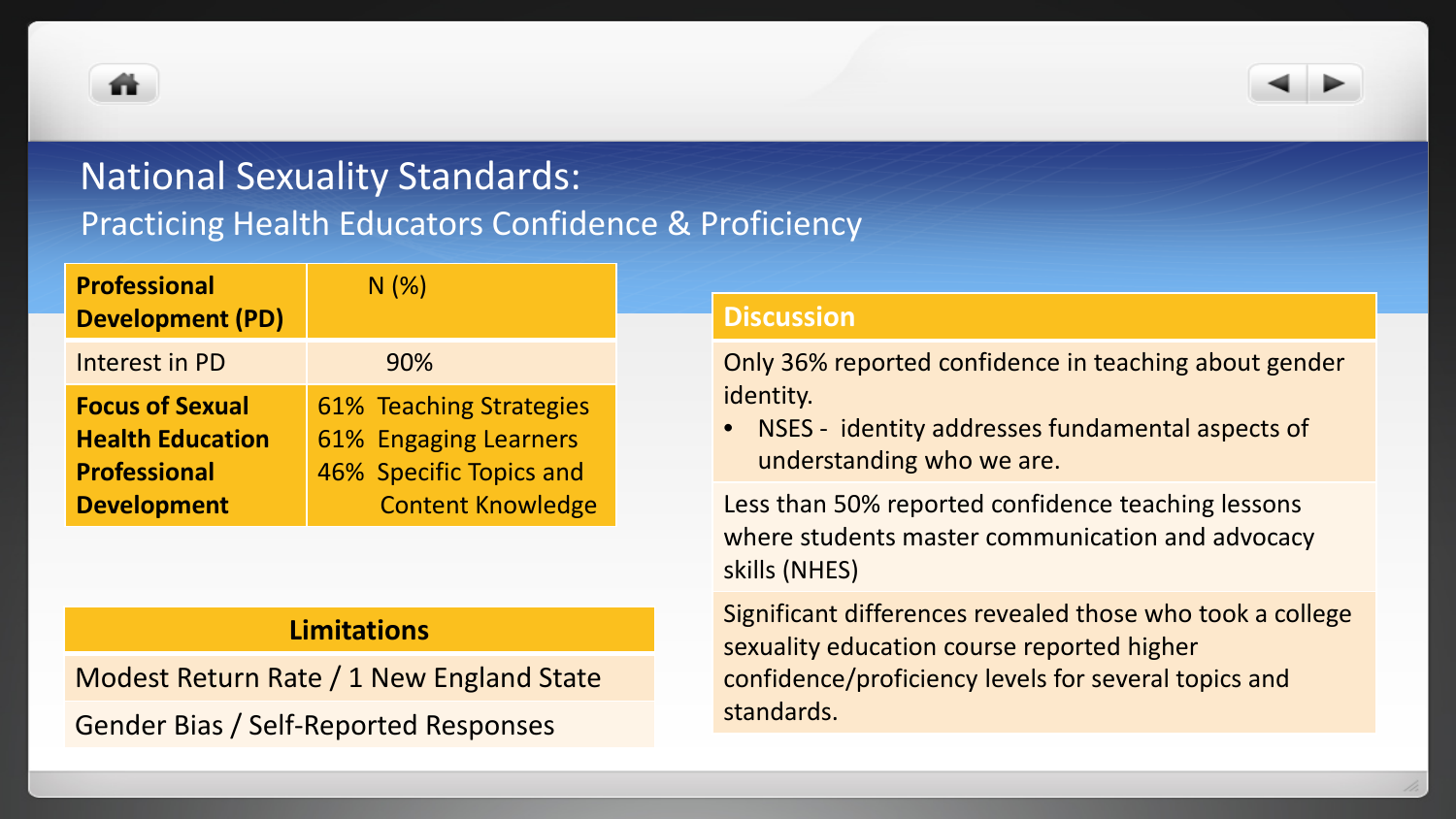## **Recommendations and Q & A**

- Results: Academic course increases **Teacher Confidence & Perception of Proficiency**
- Professional development should mirror academic course components that build comfort where teachers can:
	- develop deep content knowledge
	- apply and practice pedagogical skills to engage learners
	- explore personal perspectives & vulnerabilities related to sexual health education & sexual development
	- analyze and develop competency with standards *(National Sexuality Education & National Teacher Preparation Standards for Sexuality Education)*
- Professional development opportunities
	- Multitiered Framework: Deep Content Knowledge and Pedagogical Skills / Develop Self-Efficacy / Strategies to Address Barriers to Effective Sexual Health Education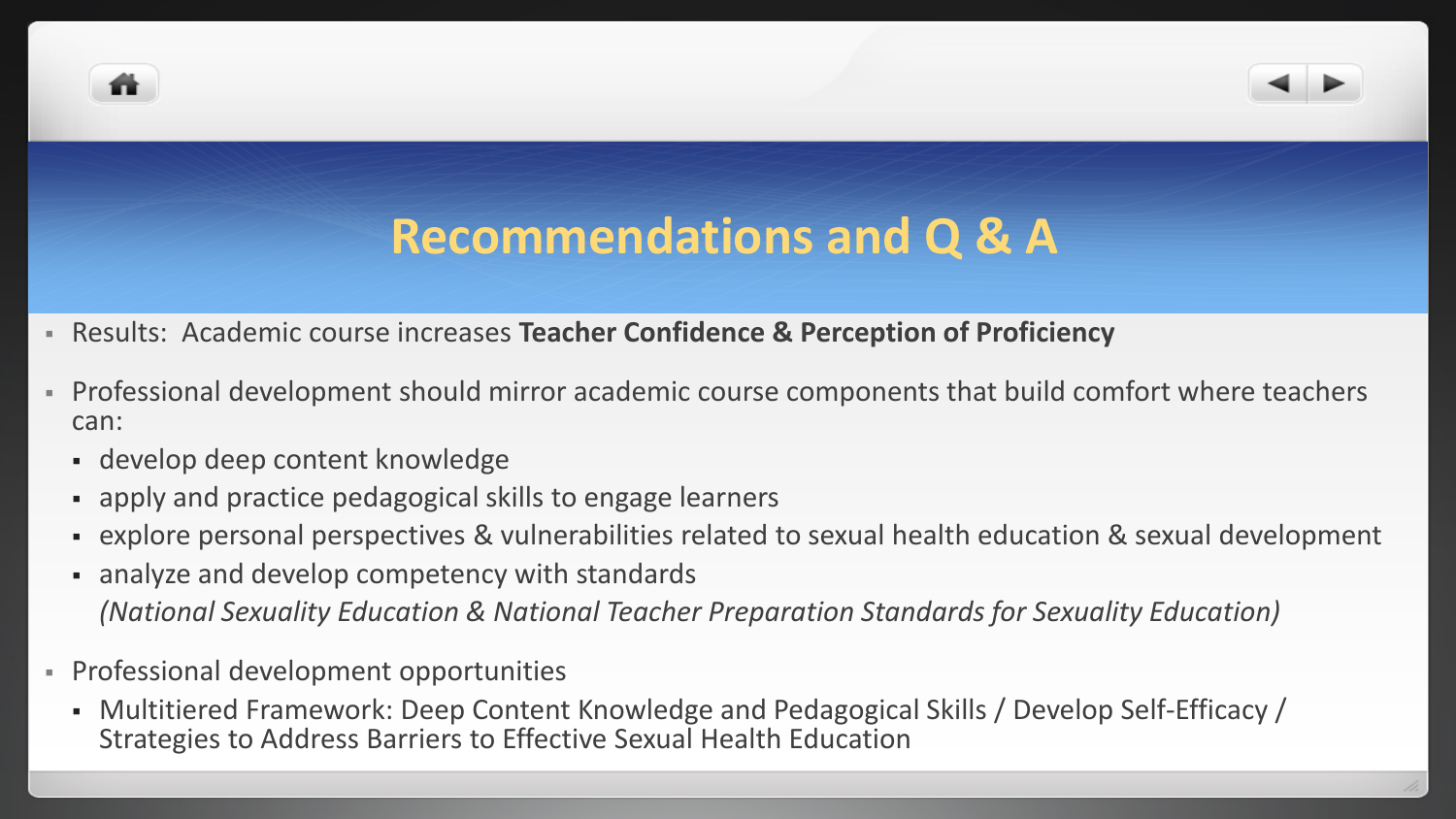

Moving Forward..........

John Oliver – Sex Education

21st Century Highly Qualified Sexual Health Education Teacher



- How can we better measure highly qualified sexual health education teachers?
	- Evidence should point to perceptions of proficiency that align with practice
	- How do we measure highly qualified practice?
	- What can be learned from highly qualified sexual health teachers?
	- How can we build skills in teachers to ask for professional development that meets their needs?
	- Is there a professional development framework that can be explored that nudges resistant teachers to "get on board" with becoming a highly qualified sexual education teacher?
	- Role of local colleges and universities in preparing pre-service teachers and practicing teachers?